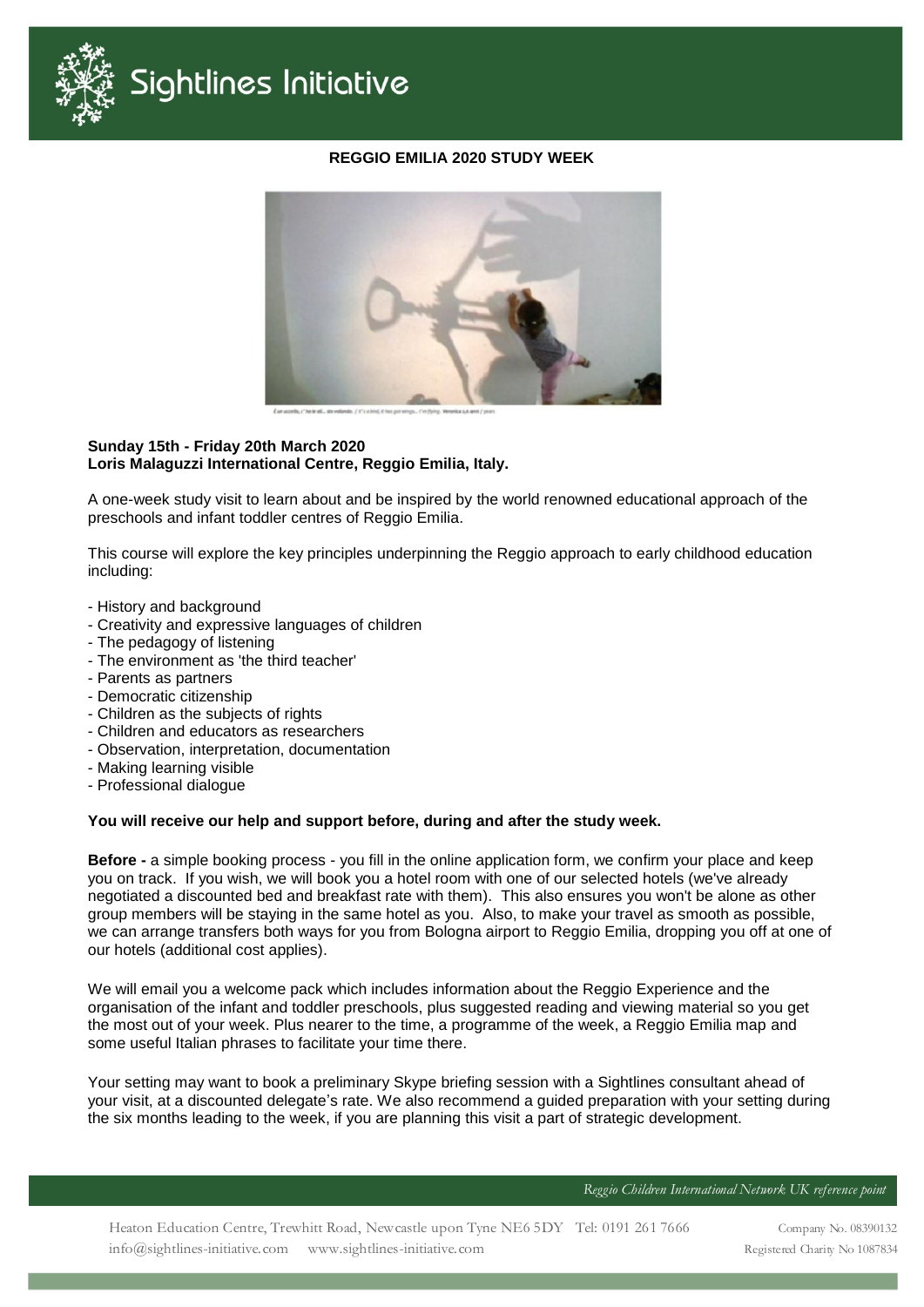**During** - Robin Duckett our MD will be in Reggio with the group for the duration of the week to help with any queries about getting around the town, participate in discussions and generally to ensure things are running smoothly.

We start the week with group orientation meeting, led by Robin on Sunday morning then Sunday lunch (included) in the Malaguzzi Centre. It's surprisingly hard to find somewhere to eat on a Sunday lunchtime in Reggio, and there is not much time before the first encounters at the Malaguzzi Centre.

We hold further discussion groups through the week, just for our delegates, to assist your reflections.

**After** - three months' free membership to Sightlines' Community - be part of exchanges with like-minded educators, plus access to network resources ...

You'll also receive notes from the week, quotes, suggestions for your own next steps ...

# **The participation fee is £1,560. This fee covers all the above:**

- Administration, advice and support before and during the week.
- Introductory Group Session a.m. Sunday 15 March, including lunch
- Hotel booking facilitation
- Guidance on developing your centre's practice
- Seminars, presentations, exhibits at the International Centre Loris Malaguzzi
- Visits to preschools and infant-toddler centres
- Bus transportation between schools (as necessary)
- Guided tour of the city
- UK discussion group opportunities
- Interpretation
- 6 lunches at the International Centre Sunday Friday
- Lectures, presentations, exhibitions at the Malaguzzi centre
- 3 months' membership to Sightlines Initiative's Community

Please note: The fee does not include flights, accommodation or subsistence.

### **Participation**

We welcome applications from anyone working in the field of early childhood education and wanting to learn about Reggio's approach. There will be delegates from Canada in our custom group; this will provide wonderful opportunities for international exchanges.

We encourage participation of pairs, teams or groups as well as individuals. As usual, we welcome international participation in our group.

### **There are a limited number of places; so book your place early.**

Once you've booked your place you will automatically be sent an invoice, attached to your booking confirmation email. We will then be in touch within 7 days with further information including reading material and how to book your accommodation with us.